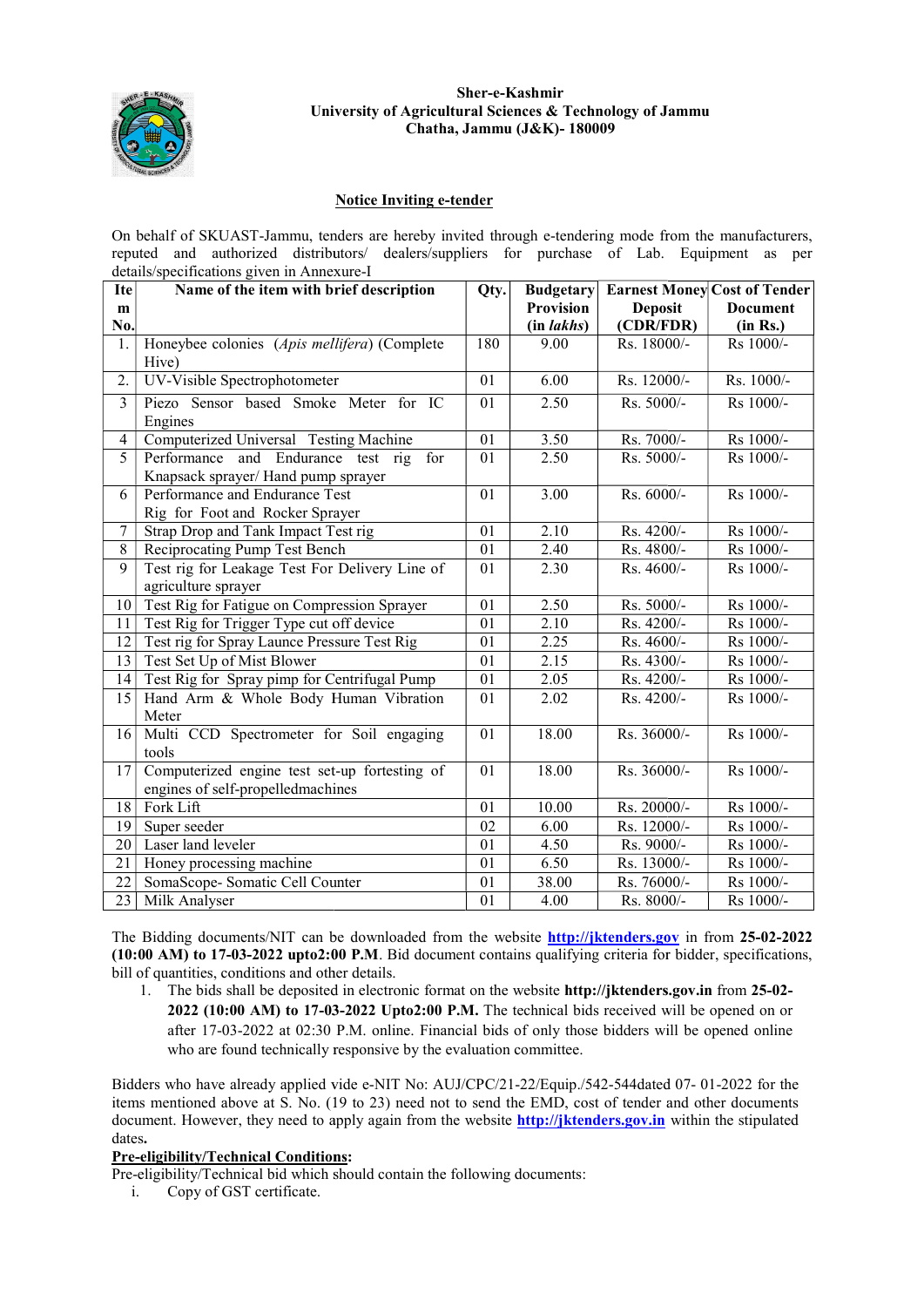- ii. Copy of PAN/TIN Card of the firm/ Authorized Dealer.
- iii. Undertaking of not being blacklisted by any Govt. Agency/ department.
- iv. List of clients presently being served (Agricultural Universities/ Educational Institutes/National Institutes/others separately in the last three years) with Contact name & address with mobile no.
- v. Certificate for successful completion of similar nature of work at any other organization.
- vi. Bank Details on letter head along with cancelled cheque.
- vii. Offers should be accompanied by a DD of Rs.1000/- (non-refundable) in favour of "Comptroller, SKUAST-Jammu" payable at Jammu towards the Tender fee.
- viii. EMD in the shape of CDR/FDR payable to Comptroller, SKUAST-Jammu.
- ix. Tenderers must state categorically whether or not their offer/equipment/machinery is exact to tendered specifications and indicate deviations, if any, failing which their offer will be ignored. (Company should provide supporting literature viz., brochure/catalogue/website link).

### Terms & Conditions

- 1. No tender without earnest money in the shape of CDR/FDR shall be entertained. The CDR/FDR of tenderers shall be released within one month after the purchase process is finalized.
- 2. Conditional tenders shall be rejected out rightly.
- 3. The envelop in which tender is submitted must be superscribed as "Procurement of Laboratory Equipments with Item No. and name of the item(s) for which tenders have been submitted".
- 4. The specifications of the Laboratory Equipment should conform to the highest standards as per relevant BIS/ISO specifications.
- 6. Tenderers must state categorically whether or not their offer is exact to tendered specifications and indicate deviations, if any, failing which their offer will be ignored.
- 7. Tenderers shall enumerate the operational experience in similar environment of the equipment offered along with the names, addresses and other references of user's installations.
- 8. The competent authority i.e., SKUAST Jammu reserves the right to revise or alter the specifications of the equipment before the acceptance of the tender.
- 9. Late, delayed and incomplete tenders and amendments and additions to the tender after opening of the same will not be accepted.
- 10. The Tenderers should include in their tender, provision for tools and initial stock of maintenance spares as are essential for proper operation and maintenance of the equipment. Full particulars of the spare parts should be provided separately.
- 11. The successful tenderer shall be responsible for erection and installation of the equipment at destination sites and for making it fully operational.
- 12. The tenderers must provide complete details of space and all infrastructural needs of the equipment which SKUAST-J should arrange before the arrival of the equipment in SKUAST-J to ensure its early installation and smooth operation thereafter.
- 13. The tenderer shall be fully responsible for the manufacture's warranty in respect of proper design, quality and workmanship of the equipment (s) accessories etc. covered by the tender for a period of 12 months from the date of satisfactory installation/commissioning of the system. The provision for extended warranty with terms and conditions thereof, if any, may also be specifically mentioned.
- 14. The tenderers shall make provision for imparting training to our scientists/ maintenance staff on operation and use of Laboratory Equipments, its accessories and trouble shooting repair and maintenance. Cost, if any, of such training and the details regarding the course covered and its duration should be specified.
- 15. The tenderer should enclose a certificate with the tender stating that
	- i) The equipment is of the latest technology.
	- ii) The equipment may be upgraded as and when required by SKUAST-J and
	- iii) The equipment shall be promptly and properly serviced by them whenever desired and such service will remain available to SKUAST-J for 05 years from the date of its installation.
- 16. Prices quoted by the bidder should be inclusive of transit insurance, freight, installation and commissioning at destination sites. Discount, if any, should be shown separately. Additional charges on account of Excise Duty, GST, VAT, Entry Tax or any other charge / levy must be specifically quoted.
- 17. The offer should be valid for a period of 180 days from the specified date of opening of the tenders.
- 18. 100% payment shall be made on installation and commissioning of the equipment. However, the tenderer shall have to furnish a bank guarantee equal to 10% of the total cost of the equipment towards performance guarantee for one year which shall be released on successful completion of the warranty period.
- 19. The Tenders/hard copies of the DD and EMD must reach in the office of the Member Secretary (Equipments), Central Purchase Committee, School of Biotechnology, SKUAST-Jammu, Main Campus, Chatha, Jammu-180009 (UT of J&K) not later than the specified time as stipulated in the NIT, if the date on which the tenders are to be received / opened is declared as a public holiday, the tenders shall be received and opened on the next working day.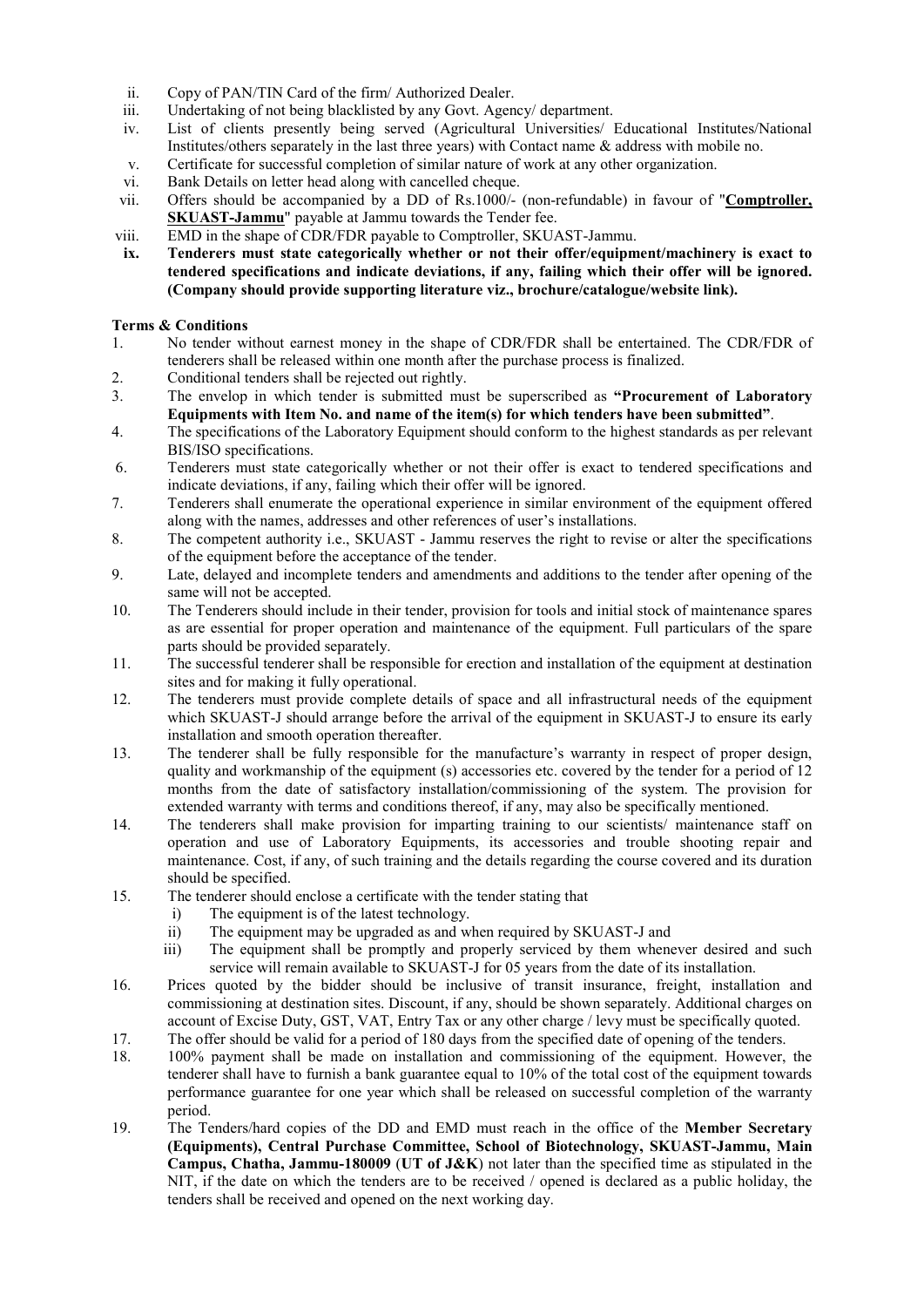- 20. The tenderers and their authorized representatives are at liberty to be present at the time of opening of the tenders.
- 21. The competent authority of SKUAST-J does not bind itself/himself to accept the lowest or any tender & reserve the right of accepting the whole or any part of the tender or portion of the quantity offered and the bidders shall supply the same at the rate quoted.
- 22. The equipment to be supplied shall not pass to the SKUAST-J unless and until the equipment has been delivered, installed / commissioned and accepted, in accordance with the conditions of the contract and to the entire satisfaction of the competent authority of SKUAST-J.
- 23. The University shall not be responsible for any theft or loss sustained by the tenderer during the period of commissioning/installation. In the event of injury or mishap or illness to any of his worker, the University will not be responsible for any compensation.
- 24. The tenderer shall be fully responsible for any damage to the University property/ furniture, if any provided to them by the University.
- 25. All questions, disputes, or difference arising under and out of, in connection with the contract shall be subject to the Courts at Jammu (J&K).

 --sd-- Member Secretary (Equipments) Central Purchase Committee

### No: AUJ/CPC/21-22/Equip./743-745 Date: 24-02-2022

- Chairman CPC, SKUAST-J, Main Campus Chatha.
- SVC for timely Publishing of e-NIT publication in one national daily and two local newspapers for wider publicity.
- Incharge Data Centre for uploading on University Website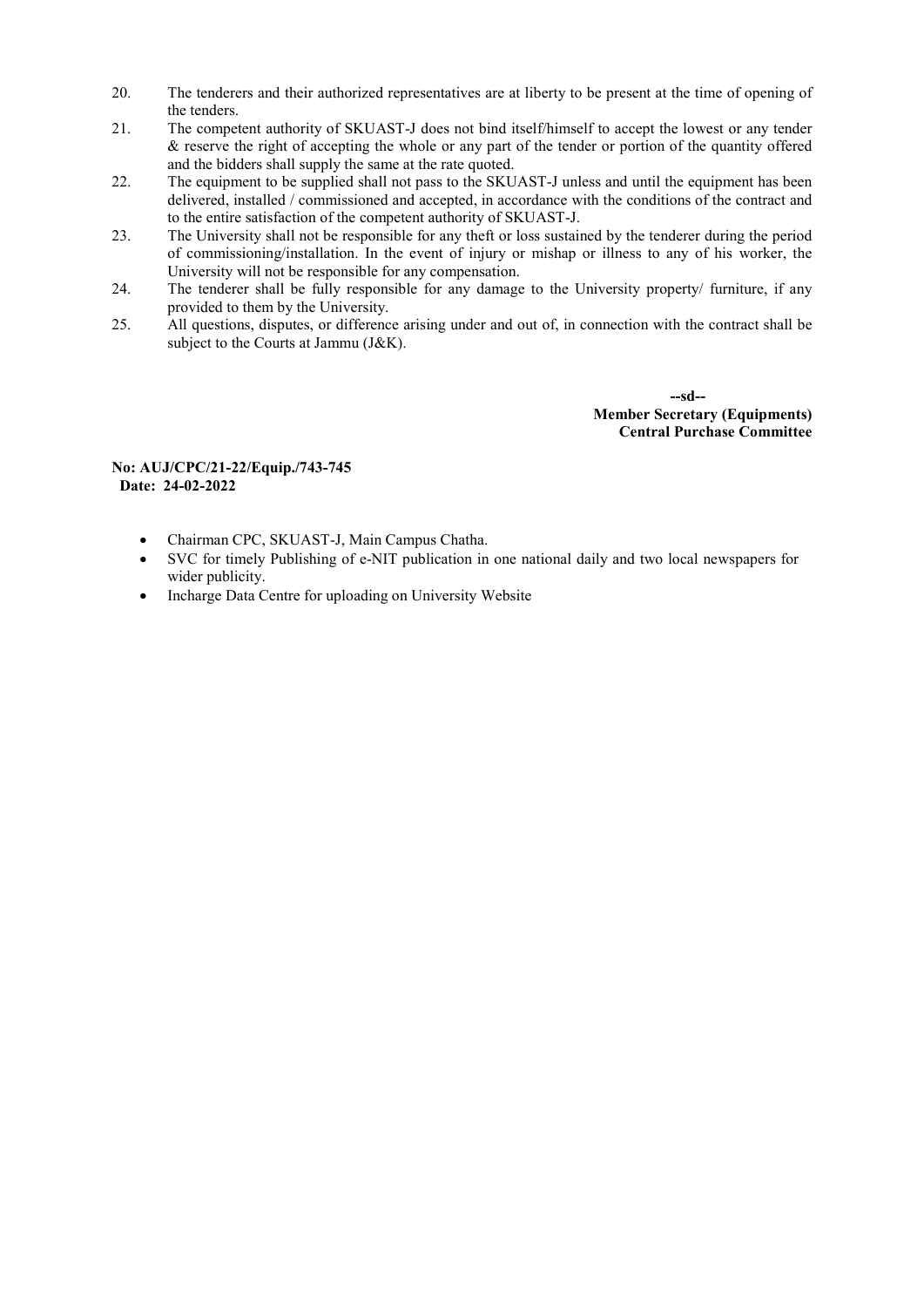| Item No.                                                                                                                                                                                                                                                                                                                                                                                                                                                                                                                                                                                                                 | Name of the item with brief<br>description                | Qty. | <b>Product Specification</b>                                                                                                                   |
|--------------------------------------------------------------------------------------------------------------------------------------------------------------------------------------------------------------------------------------------------------------------------------------------------------------------------------------------------------------------------------------------------------------------------------------------------------------------------------------------------------------------------------------------------------------------------------------------------------------------------|-----------------------------------------------------------|------|------------------------------------------------------------------------------------------------------------------------------------------------|
| 1.                                                                                                                                                                                                                                                                                                                                                                                                                                                                                                                                                                                                                       | Honeybee colonies                                         | 180  | Honeybee colonies (Apismellifera) with<br>Langstroth hive (Complete hive)                                                                      |
| 2.                                                                                                                                                                                                                                                                                                                                                                                                                                                                                                                                                                                                                       | Double Beam UV-Visible                                    | 01   | Microprocessor based UV-Vis Spectrophotometer with                                                                                             |
|                                                                                                                                                                                                                                                                                                                                                                                                                                                                                                                                                                                                                          | Spectrophotometer                                         |      | the following specifications:                                                                                                                  |
|                                                                                                                                                                                                                                                                                                                                                                                                                                                                                                                                                                                                                          | Photometric System                                        |      | Double beam optics                                                                                                                             |
|                                                                                                                                                                                                                                                                                                                                                                                                                                                                                                                                                                                                                          | Photometric range<br>0.0 to 400%                          |      | Absorbance: -4 to +4.0 Abs, Transmittance:                                                                                                     |
|                                                                                                                                                                                                                                                                                                                                                                                                                                                                                                                                                                                                                          | Photometric Accuracy                                      |      | $+/- 0.0025$ Abs. at 1.0 Abs &<br>$+/- 0.0015$ Abs. at 0.5 Abs                                                                                 |
|                                                                                                                                                                                                                                                                                                                                                                                                                                                                                                                                                                                                                          | Wavelength Range                                          |      | 190 to 1100 nm or better                                                                                                                       |
|                                                                                                                                                                                                                                                                                                                                                                                                                                                                                                                                                                                                                          | Wavelength Display & Setting                              |      | 0.1 nm increment                                                                                                                               |
|                                                                                                                                                                                                                                                                                                                                                                                                                                                                                                                                                                                                                          | <b>Wavelength Accuracy</b>                                |      | $\pm$ 0.05 nm at D2 peak 656.1 nm,                                                                                                             |
|                                                                                                                                                                                                                                                                                                                                                                                                                                                                                                                                                                                                                          | Wavelength Repeatability                                  |      | $+/- 0.1$ nm or better                                                                                                                         |
|                                                                                                                                                                                                                                                                                                                                                                                                                                                                                                                                                                                                                          | Photometric Repeatability                                 |      | $+/- 0.0001$ Abs or better                                                                                                                     |
|                                                                                                                                                                                                                                                                                                                                                                                                                                                                                                                                                                                                                          | Scanning speed                                            |      | Up to 25,000 nm/min or better                                                                                                                  |
|                                                                                                                                                                                                                                                                                                                                                                                                                                                                                                                                                                                                                          | Spectral Bandwidth                                        |      | 1 nm or better                                                                                                                                 |
|                                                                                                                                                                                                                                                                                                                                                                                                                                                                                                                                                                                                                          | Stray light                                               |      | Less than 0.004% at 340 nm or better                                                                                                           |
|                                                                                                                                                                                                                                                                                                                                                                                                                                                                                                                                                                                                                          | <b>Baseline Stability</b>                                 |      | less than $0.0003$ Abs/H                                                                                                                       |
|                                                                                                                                                                                                                                                                                                                                                                                                                                                                                                                                                                                                                          | <b>Baseline Flatness</b>                                  |      | less than 0.0006 Abs/H                                                                                                                         |
|                                                                                                                                                                                                                                                                                                                                                                                                                                                                                                                                                                                                                          | Noise Level                                               |      | Less than 0.00003 Abs                                                                                                                          |
|                                                                                                                                                                                                                                                                                                                                                                                                                                                                                                                                                                                                                          | Monochromator                                             |      | Czerny Turner blazed holographic grating                                                                                                       |
|                                                                                                                                                                                                                                                                                                                                                                                                                                                                                                                                                                                                                          | Detector                                                  |      | Silicone photodiode                                                                                                                            |
|                                                                                                                                                                                                                                                                                                                                                                                                                                                                                                                                                                                                                          | <b>USB</b> Port<br>connectivity                           |      | 2-3 USB ports for data Transfer, PC, Printer                                                                                                   |
|                                                                                                                                                                                                                                                                                                                                                                                                                                                                                                                                                                                                                          | Light source                                              |      | Tungsten and Deuterium lamp.                                                                                                                   |
|                                                                                                                                                                                                                                                                                                                                                                                                                                                                                                                                                                                                                          | Quartz Cuvette                                            |      | 3.5 ml capacity with pathlength of 10mm (01 Pair)                                                                                              |
| Spectrophotometer should have built in hardware validation for Wavelength accuracy,<br>wavelength repeatability, resolution, stray light, photometric accuracy, photometric repeatability,<br>baseline flatness, baseline stability, noise level and validation software alongwith optical filter for<br>wavelength calibration.<br>Windows based Operating software should have built in features like real time concentration display,<br>Photometric mode Single / multi-wavelength, Enzyme Kinetics calculation, event recording such as<br>Addition of reagents during measurement, DNA/protein quantification etc. |                                                           |      |                                                                                                                                                |
|                                                                                                                                                                                                                                                                                                                                                                                                                                                                                                                                                                                                                          | Tungsten and Deuterium lamp. 1 Nos.<br>Warranty: One Year |      |                                                                                                                                                |
|                                                                                                                                                                                                                                                                                                                                                                                                                                                                                                                                                                                                                          | Optional Items<br>10 and laser Printer.                   |      | Suitable online UPS with batteries, batteries stand, Branded i5 PC with original windows                                                       |
| $\mathbf{3}$                                                                                                                                                                                                                                                                                                                                                                                                                                                                                                                                                                                                             | Piezo Sensor based Smoke<br>Meter for IC Engines          | 01   | Smoke meter to measure the Opacity of Smoke with<br>RPM measured by Piezo method, RS 232, Probe and<br>standard accessories.<br>Specification: |
|                                                                                                                                                                                                                                                                                                                                                                                                                                                                                                                                                                                                                          |                                                           |      | Measurement: Smoke density in HSU & K; RPM &<br>Oil Temperature,                                                                               |
|                                                                                                                                                                                                                                                                                                                                                                                                                                                                                                                                                                                                                          |                                                           |      | Range: $HSU: 0 - 99.9$ ,<br>RPM : $0 - 6000$ , Oil Temperature : $0 - 150$ °C                                                                  |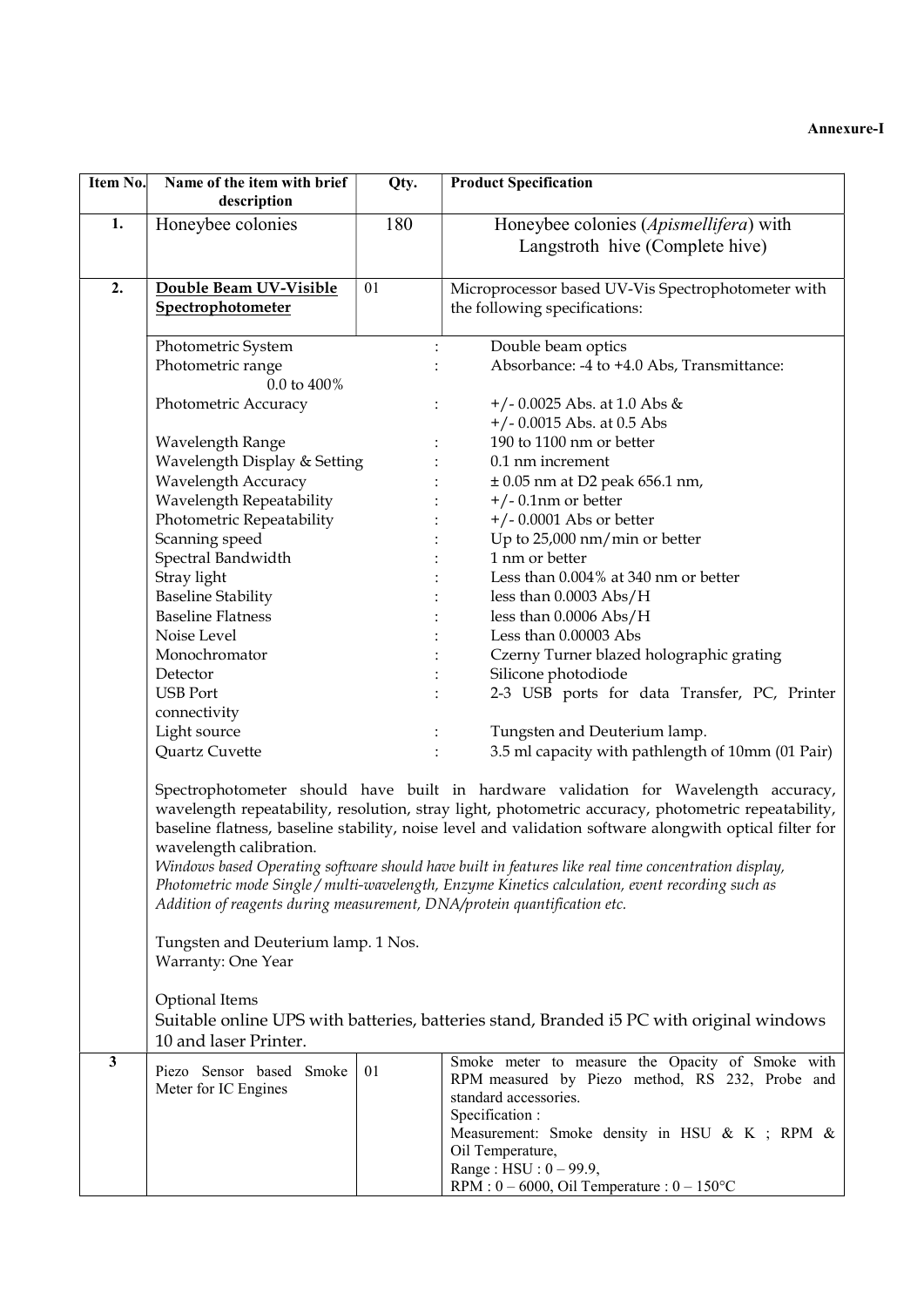|                         |                                   |    | Resolution: HSU : $0.1\%$ , K : $0.01$ m RPM : 1 (for piezo), 10                                                          |
|-------------------------|-----------------------------------|----|---------------------------------------------------------------------------------------------------------------------------|
|                         |                                   |    | (for Battery),                                                                                                            |
|                         |                                   |    | Oil Temperature : 1°C                                                                                                     |
|                         |                                   |    | Light Source & Detector: LED & Photocell.                                                                                 |
|                         |                                   |    | Display: 16x2 Alphanumeric LCD display with backlight.                                                                    |
|                         |                                   |    | Warm up Time : $\leq 20$ minutes (smoke column                                                                            |
|                         |                                   |    | heating), Electronics ( $\leq$ 2min). Temperature Sensor : RTD                                                            |
|                         |                                   |    | $(PT 100)$ &                                                                                                              |
|                         |                                   |    | Thermocouple. Data Communication                                                                                          |
|                         |                                   |    | RS 232 Interface for Computer connectivity.                                                                               |
|                         |                                   |    | Printer: 24 Column Dot Matrix type Printer.                                                                               |
|                         |                                   |    | Operating<br>Temperature:<br>50°C. Measuring<br>$\bf{0}$<br>to                                                            |
|                         |                                   |    | Chamber Temperature: 80°C                                                                                                 |
|                         |                                   |    |                                                                                                                           |
|                         |                                   |    | INSTRUCTION MANUAL: Technical manual which                                                                                |
|                         |                                   |    | describes the equipment and experimental procedure                                                                        |
| $\overline{\mathbf{4}}$ | Universal<br>Computerized         | 01 | Measuring capacity: 100 Kn, measuring range: 0-100 Kn,                                                                    |
|                         | <b>Testing Machine</b>            |    | Least count: 5 N, Load range in Kn Resolution of piston                                                                   |
|                         | It should be able to perform      |    | movement 0.01 mm, Maximum tensile clearance at fully                                                                      |
|                         | the:                              |    | descended piston position: 50-700 mm, Maximum clearance                                                                   |
|                         | (a) Tensile (b) Compression $(c)$ |    | for compression test: 0-700 mm, Distance between columns:                                                                 |
|                         | Shear (d)Flexural, and (e)        |    | 450 mm, Piston stroke: 150 mm, Max. training speed at no                                                                  |
|                         | Low Cyclic Test, for a wide       |    | load: 300 mm/min, Power supply: 3 Phase, 415 V, 50 Hz,                                                                    |
|                         | variety<br>of materials and       |    | AC., HP(Total): 1.5, Standard accessories:                                                                                |
|                         | components.                       |    | Pair for compression plate dia: 120 mm, Tension Test jaws                                                                 |
|                         |                                   |    | (For round specimen dia: 10-20 mm, For flat specimen                                                                      |
|                         |                                   |    | thickness dia:0-10 mm), Transverse Test                                                                                   |
|                         |                                   |    | (Adjustable roller support width: 150 mm, diameter: 30                                                                    |
|                         |                                   |    | mm, With maximum adjustable clearance: 450 mm, Punch                                                                      |
|                         |                                   |    | top radius: 6-12 mm                                                                                                       |
|                         |                                   |    | Set of foundation bolts and levelling screws. Electronic                                                                  |
|                         |                                   |    | Extensometer for Computerized version Data Acquisition                                                                    |
|                         |                                   |    | Panel                                                                                                                     |
|                         |                                   |    | 1. A Microcontroller based data acquisition system for data                                                               |
|                         |                                   |    | acquisition & indication.                                                                                                 |
|                         |                                   |    | 2. LCD displays for displaying load & crosshead travel                                                                    |
|                         |                                   |    | value.                                                                                                                    |
|                         |                                   |    | 3. Tare load & reset elongation facilities available.                                                                     |
|                         |                                   |    | Operation Unit: The operation unit shall have the following                                                               |
|                         |                                   |    | function:<br>Test Force Calibration Function                                                                              |
|                         |                                   |    | <b>Break Detection Function</b>                                                                                           |
|                         |                                   |    | Automatic Read Function For Load Cell Characteristic                                                                      |
|                         |                                   |    |                                                                                                                           |
|                         |                                   |    | Value Peak/Break Value Display Function                                                                                   |
|                         |                                   |    | Cycle Figure Display Function : Test Condition File                                                                       |
|                         |                                   |    | Function, minimum 15 files. Real Time S-S Curve Display.<br>Software: The software shall have the following features:     |
|                         |                                   |    |                                                                                                                           |
|                         |                                   |    | The software shall support latest window based operating<br>system. The software shall comprise with the tests:- Tension, |
|                         |                                   |    | Compression, Three-point Bending, Four-point Bending,                                                                     |
|                         |                                   |    | Peel, Friction. The software shall have real time curve plot.                                                             |
|                         |                                   |    | The software shall have data analysis mode. Processing Unit                                                               |
|                         |                                   |    | A set of computerized data processing and recording system                                                                |
|                         |                                   |    | interfaced with the controller consisting of: Desktop                                                                     |
|                         |                                   |    | (Windows 10 Home 64, $6^{\text{th}}$ Generation Intel® Core <sup>TM</sup> i5                                              |
|                         |                                   |    | processor, 8 GB memory; 1 TB HDD storage, Intel® HD                                                                       |
|                         |                                   |    | Graphics 530), 2 USB 3.0; 4 USB 2.0, USB optical mouse,                                                                   |
|                         |                                   |    | USB black keyboard                                                                                                        |
|                         |                                   |    | Printer: Colour Laser Jet (Print speed upto 38 ppm)                                                                       |
|                         |                                   |    | Installation: Installation, Mounting & Erection, Wiring,                                                                  |
|                         |                                   |    | Commissioning and necessary civil work Etc. will be done                                                                  |
|                         |                                   |    | by the supplier.                                                                                                          |
|                         |                                   |    | INSTRUCTION MANUAL: Technical manual which                                                                                |
|                         |                                   |    |                                                                                                                           |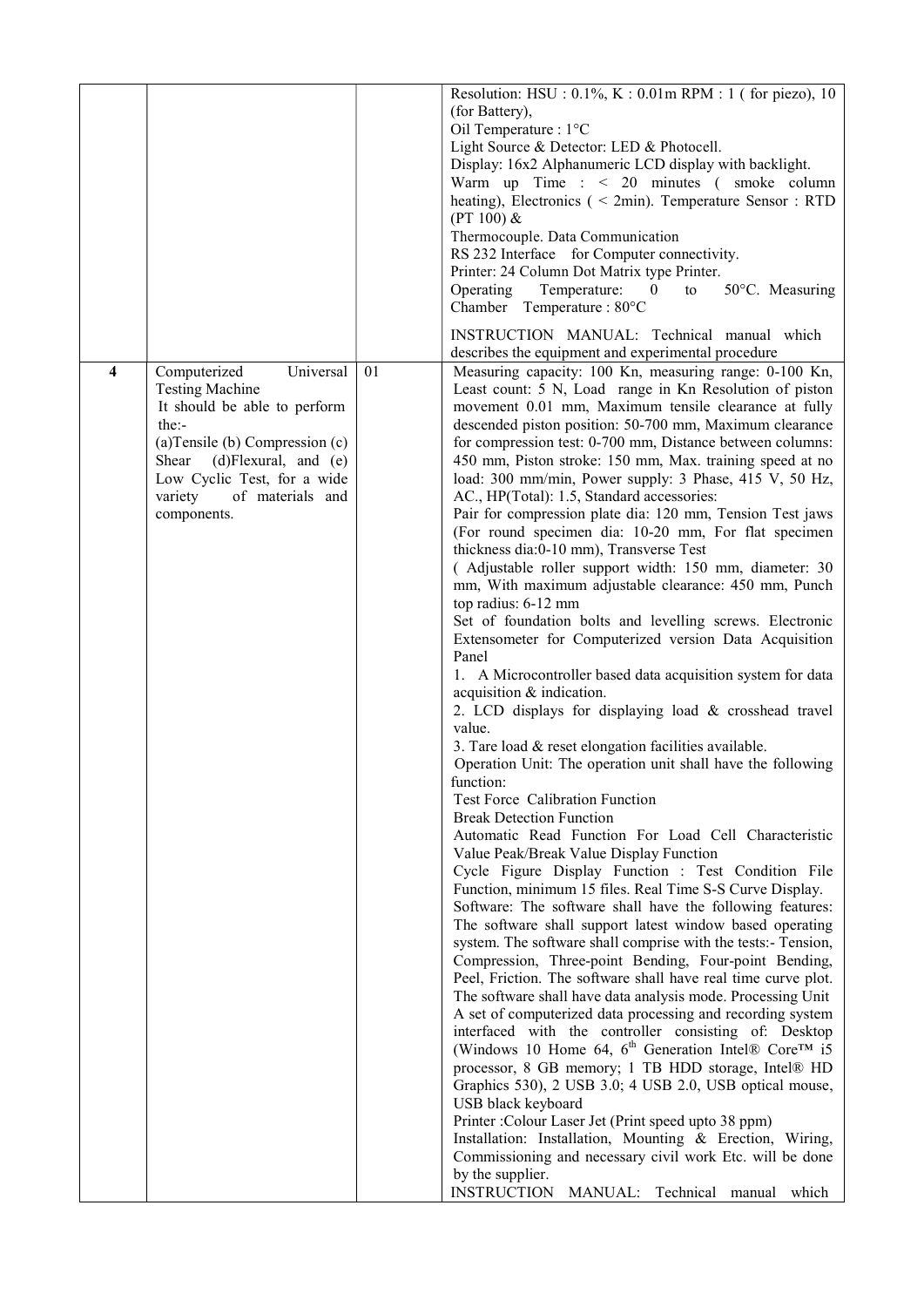|                |                                                                                                                  |    | describes the equipment and experimental procedure                                                                                                                                                                                                                                                                                                                                                                                                                                                                               |
|----------------|------------------------------------------------------------------------------------------------------------------|----|----------------------------------------------------------------------------------------------------------------------------------------------------------------------------------------------------------------------------------------------------------------------------------------------------------------------------------------------------------------------------------------------------------------------------------------------------------------------------------------------------------------------------------|
| 5              | Performance and Endurance<br>test rig for Knapsack sprayer/<br>Hand pump sprayer (As Per<br><b>BIS</b> Standard) | 01 | Mounted on M.S. Structure dully powder coated. Unit<br>Comprises of M.S. Frame Stand, Pressure gauge accumulator<br>for reducing damping effect of pressure gauge, Suction<br>&discharge pipe, Sump Tank & measuring Tank, 1/2 HP Gear<br>motor for constant stroke speed, Digital counter for stroke<br>measurement, Arrangement for attaching pressure assembly<br>to Knapsack/ Hand Sprayer Tank Sprayer Pump Pressure<br>Gauge Main Switch                                                                                   |
| 6              | Performance and Endurance<br>Test<br>Rig for Foot and Rocker<br>Sprayer as Per BIS Standard                      | 01 | Mounted on M.S. Structure dully powder coated. The Unit<br>should comprise of Foot or Rocker pump mounted on MS<br>Frame for Testing, Pressure gauge accumulator for reducing<br>damping effect of pressure gauge, Suction pipe & discharge<br>pipe, 1/2 HP Gear motor for constant stroke speed, Hand valve<br>arrangement for changing pump, Sump & Measuring Tank,<br>Main Switch, Stop clock                                                                                                                                 |
| $\overline{7}$ | Strap Drop and Tank Impact<br>Test rig as per BIS Standard                                                       | 01 | Mounted on M.S. Structure dully powder coated. Unit should<br>Comprises of M. S. Metallic Fabricated Frame, Double<br>Acting pneumatic Cylinder's 3 No., Canti Leaver Assembly,<br>Belt Assembly, Test Tank Assembly, Limit switch, Pressure<br>gauge, Flow Control Valve, Electro Pneumatic Solenoid<br>Valve Air Compressor                                                                                                                                                                                                    |
| 8              | Reciprocating<br>Pump<br>Test<br>Bench (as per BIS Standard)                                                     | 01 | Mounted on M.S. Structure dully powder coated. The Unit<br>should Comprises of Reciprocating Pump of 1 HP single<br>phase 1500 rpm with a 4A dimmer stat, Vacuum Gauge at<br>suction line, Pressure Gauge at Discharge line, Measuring<br>input to elect Motor by Energy meter, Output of Pump<br>performance can be estimated at three different speed by<br>Recirculation type unit, M. S. Stand<br>using pulley,<br>Assembly, Measuring Tank of Size : 500 x 400 x 400mm<br>with FRP Coated, M.S. sump Tank 900 x 600 x 600mm |
| 9              | Test rig for Leakage Test For<br>Delivery Line of agriculture<br>sprayer as per BIS                              | 01 | Mounted on M.S. Structure dully powder coated<br>comprises of : 1 HP HTP Pump, • 3 phase 1500 rpm Motor<br>with starter, Air compressor assembly, Air filter, Pressure<br>gauge, regulator with pressure gauge, Pneumatic cylinder,<br>Solenoid Valve, limit switch, Nozzle sprayer assembly, Sum<br>Tank, Hand valve, Separate line for leakage purpose                                                                                                                                                                         |
| 10             | Rig for Fatigue<br>Test<br>on<br>Compression Sprayer                                                             | 01 | Mounted on M.S. Structure dully powder coated. The Unit<br>should Comprise of M.S. Fabricated<br>Stand,<br>Air<br>Compressor single cylinder single phase, Air filter, Solenoid<br>Valve, Three way valve, Limit switch, Pneumatic cylinder,<br>Digital counter for stroke measurement with timer, Pressure<br>Gauge, Three separate line for three Nozzle                                                                                                                                                                       |
| 11             | Test Rig for Trigger Type cut<br>off device (As<br>Per BIS<br>Standard)                                          | 01 | Mounted on M.S. Structure dully powder coated. The Unit<br>should Comprise of M.S. Fabricated Frame 1000 X 700 X<br>1500 approx., Air Compressor Single Cylinder Single Ph,<br>Single acting Pragmatic Cylinder, Pressure Regulator,<br>Pressure Gauge, Limit Switch, Electrical Cut Out (6A)<br>Solenoid Switch, Spray Nozzle, Unit Will Powder Coated,<br>STP Pump with Pipe Assembly                                                                                                                                          |
| 12             | Test rig for Spray Launce<br>Pressure Test Rig (as per BIS<br>Standard)                                          | 01 | Mounted on M.S. Structure dully powder coated. The Unit<br>should Comprises of M. S. Fabricated Stand Assembly, 1 HP<br>DC Motor, 4 A, DC Dimmer Assembly, Cam and<br>Flange Assembly, Connecting rod<br>Assembly,<br>Electrical<br>Switch, Air Foot Pump                                                                                                                                                                                                                                                                        |
| 13             | Test Set Up of Mist Blower as<br>per BIS standard                                                                | 01 | Mounted on M.S. Structure dully powder coated<br>Round type duct, Pitot Tube, U Tube manometer, Blower<br>switch, Single phase 3/4 HP centrifugal blower, Orifice meter                                                                                                                                                                                                                                                                                                                                                          |
| 14             | Test Rig for Spray pimp for<br>Centrifugal Pump as per BIS<br>standards                                          | 01 | Mounted on MS Structure duly powder coated.<br>The unit should consist of Multi stage Centrifugal pump,<br>Vacuum gauge at suction line, Pressure gauge at discharge                                                                                                                                                                                                                                                                                                                                                             |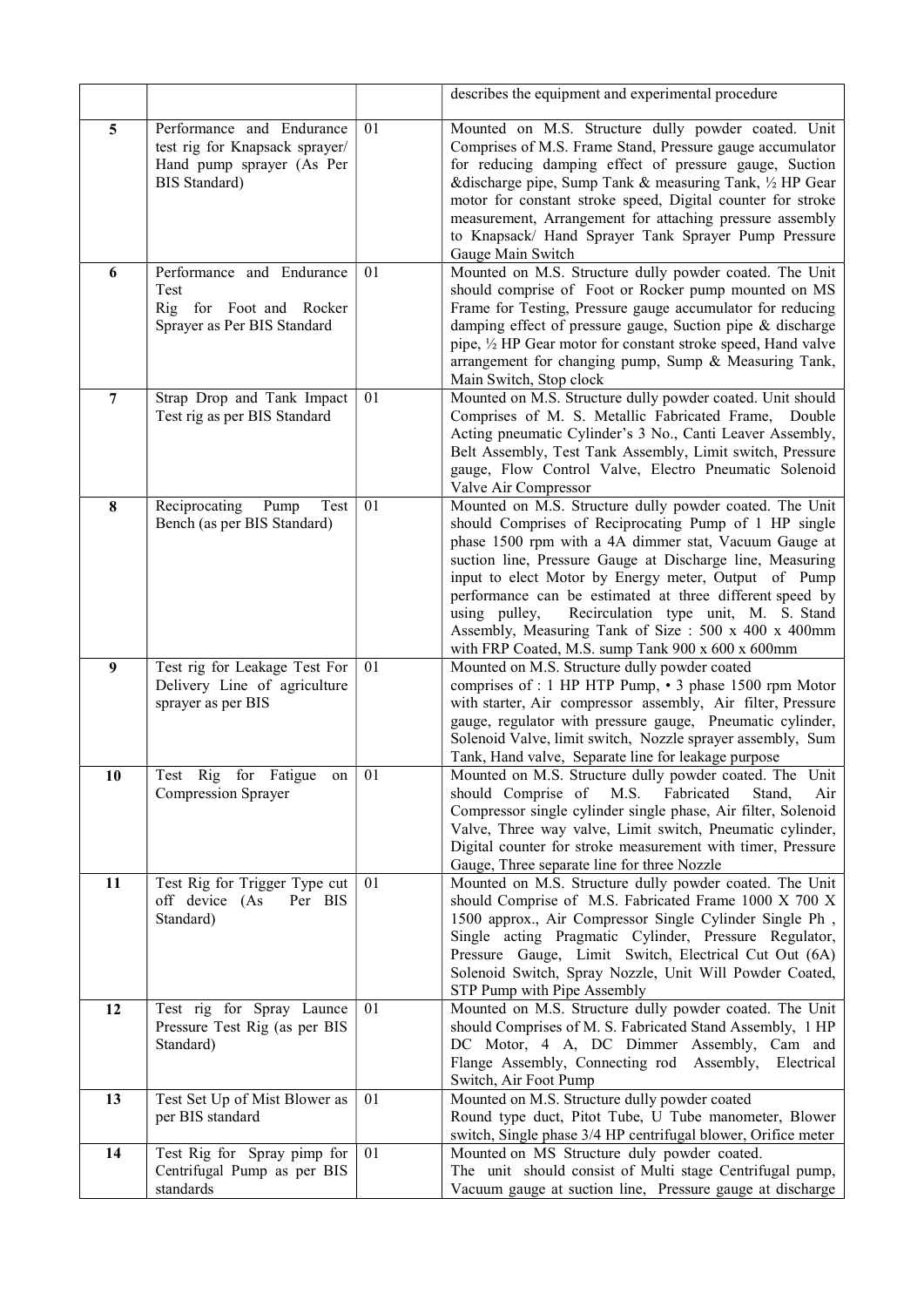| 15 | Hand Arm & Whole Body<br>Human Vibration Meter                                                | 01 | line, Input measured by three phase energy meter, Output of<br>pump performance can be estimated at 3 difference speed by<br>using V belt pulley, Three HP AC Motor with starter, MS<br>tank of size : 1000 x 800 x 600mm with FRP Coated,<br>Measuring Tank of size: 600 x 500 x 400mm with FRP<br>Coated<br>Including 1/1 & 1/3 Octave Analysis Includes: SC 56 USB                                                                                                                                                                                                                                                                                                                                                                                                                                                                                                                                                                                                                                                                                                                                                                                                                                          |
|----|-----------------------------------------------------------------------------------------------|----|----------------------------------------------------------------------------------------------------------------------------------------------------------------------------------------------------------------------------------------------------------------------------------------------------------------------------------------------------------------------------------------------------------------------------------------------------------------------------------------------------------------------------------------------------------------------------------------------------------------------------------------------------------------------------------------------------------------------------------------------------------------------------------------------------------------------------------------------------------------------------------------------------------------------------------------------------------------------------------------------------------------------------------------------------------------------------------------------------------------------------------------------------------------------------------------------------------------|
|    |                                                                                               |    | cable, 4 x AA batteries, SC 118 integrated connector, 1/1 &<br>1/3 Octave Analysis, SV 105 Hand-Arm adapter with triaxial<br>accelerometer, SV 38V Whole-Body seat accelerometer,<br>Micro SD card 2GB, CD with instruction and Software and<br>Carrying Case.                                                                                                                                                                                                                                                                                                                                                                                                                                                                                                                                                                                                                                                                                                                                                                                                                                                                                                                                                 |
| 16 | Multi CCD Spectrometer for<br>Soil engaging tools                                             | 01 | Spectra Analytical<br>Resolution: 3600 lines/mm and above<br>Focal length: 300mm or above<br>Number of detectors (CCD): 5 or above.<br>Calibration required: Fe base MS/C/LAS & CI/SG iron<br>alloys, SUS Samples Included<br>Online Service Support: Java.net online service<br>Standardization: Single sample, Power Consumption: 30W<br>Standby 800W Sparking or equivalent<br>Items to be included: Grinder for Spectrometer, Argon<br>Regulator, Online UPS 2KVA with 1 Hr Backup and<br>Core i5 complete desktop with suitable OS, 4GB RAM, DVD<br>Writer, 1TB HDD, DVD, Monitor: 21" wide LED TFT,<br>Keyboards, optical<br>Windows<br>7/8/8.1<br>Professional<br>mouse,<br>pre-loaded,<br>Preloaded software, Antivirus (latest version), online UPS<br>2KVA with 1 Hr Backup suitable Licensed Windows 7 or<br>above Software.<br>Ink jet colour printer<br><b>USB 2.0/3.0 Port</b><br>Cooling System: 1.5 Ton split AC dual cooling and hot<br>with Installation and 4 KVA Stabilizer                                                                                                                                                                                                                |
| 17 | Computerized<br>engine test set-up for<br>testing of engines of<br>self propelled<br>machines | 01 | Computer based engine test rig for test of various engines<br>used in self propelled agricultural machinery 5-6 hp<br>capacity<br>Engine : 4 stroke single cylinder diesel engine 5 hp and 2<br>stoke petrol engine<br>Dynamometer : The Engine is coupled with matching Eddy<br>current dynamometer and capable to couple with 4 stroke<br>diesel engine and 2 stroke petrol engine with required<br>accessories.<br>Torque Measurement: With Load Cell.<br>1. Eddy Current Dynamometer (Water Cooled)<br>• Rated absorption Power = $5$ KW / 6.7 HP<br>• Maximum torque $= 15$ Nm or More.<br>• Maximum Torque at Speed = $2500$ RPM<br>• Maximum speed = $12000$ RPM<br>• Torque measurement precision = $\pm$ 0.25 FS%, 0.1 Nm<br>resolution<br>• Speed measurement precision $=$ $\pm$ 0.5 FS %, 1RPM<br>resolution<br>· The direction of rotation both Clockwise & Anti<br>Clockwise.<br>• Reaction type Torque Sensor to measure Torque, having<br>2 mV/V output.<br>· 60 - Tooth wheel with magnetic pick up sensor to<br>measure speed.<br>• Torque calibrating arms and weights<br>· Electro-less Nickel plating on water passages (groove<br>side) of loss plates to ensure that corrosion does not |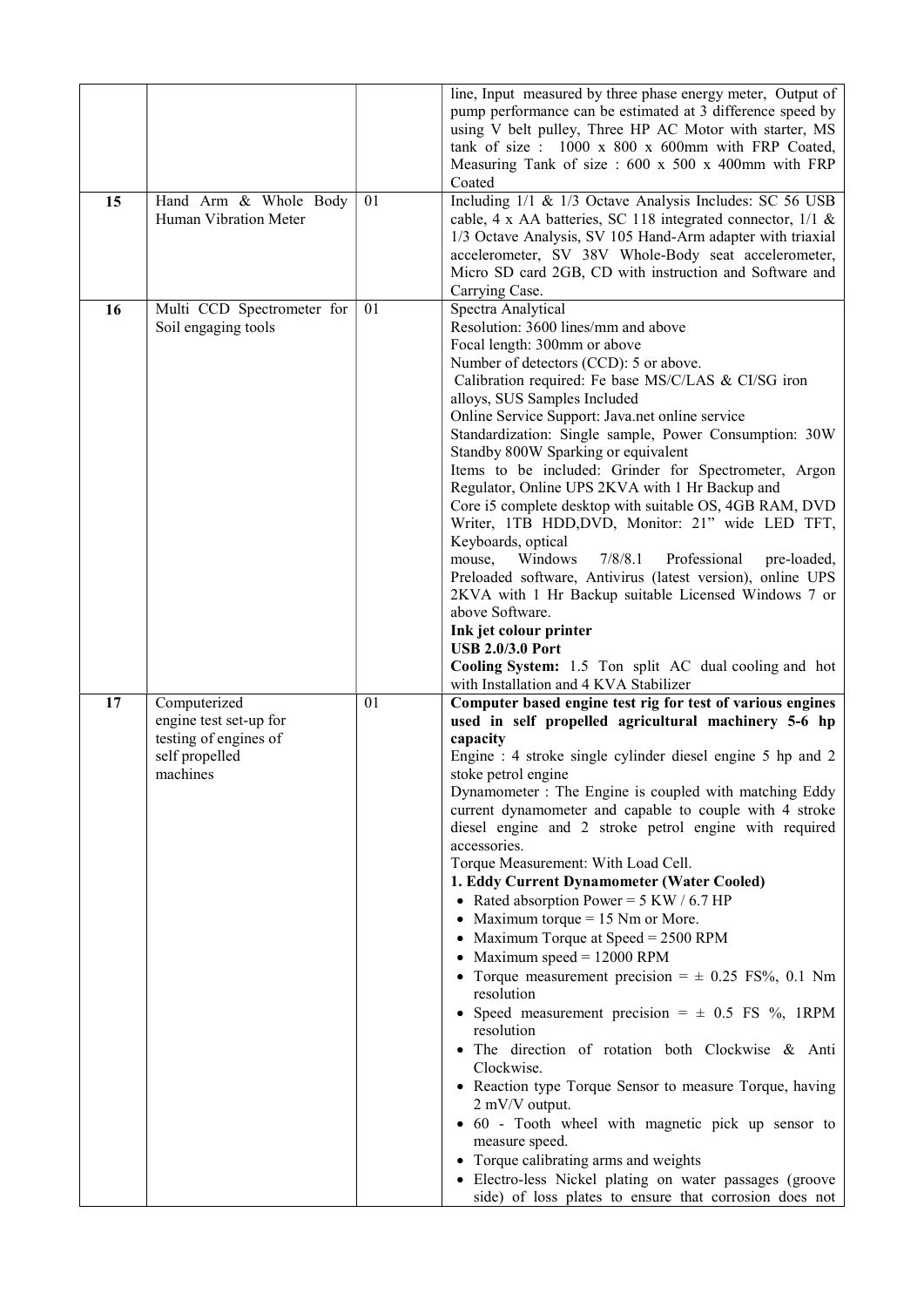|  | detract from performance.                                                                                               |
|--|-------------------------------------------------------------------------------------------------------------------------|
|  | • Magnetic heavy duty water strainer - filter.                                                                          |
|  | Water Inlet Pressure Switch.                                                                                            |
|  | 2. Dynamometer Controller: (Control Panel mounting                                                                      |
|  | stand on ground floor), Consisting of:                                                                                  |
|  | • Dynamometer Multi Mode Control Unit                                                                                   |
|  | • Pot for variable loading of Engine.                                                                                   |
|  | • Multi-mode operation push buttons facilitating                                                                        |
|  | <b>Constant Speed</b>                                                                                                   |
|  | • Constant Torque $&$                                                                                                   |
|  | Open Loop modes of operation.                                                                                           |
|  | Size of rack: 19" Rack type.                                                                                            |
|  | controller would be provided<br><b>SET</b><br>The<br>with<br><b>OVERSPEED</b>                                           |
|  | · facility, SET RUN                                                                                                     |
|  | MODE Selection and RESET / START & STOP switch.                                                                         |
|  | • Analogue/Digital Speed Indicator & Digital Torque<br><b>Indicator Rack</b>                                            |
|  | • Accuracy: Analogue speed: $\pm$ 1.5% of FSD                                                                           |
|  | Digital torque: $\pm 0.25\%$ of FSD; Digital speed: $\pm 1$ rpm                                                         |
|  | An Isolator Switch Panel                                                                                                |
|  | • 2 Nos. Blind Temps. Controllers as inbuilt safety against<br>overheating of loss plates of the dynamometer            |
|  | • PID Temperature Indicator Controller to indicate Engine                                                               |
|  | Lub Oil Temp. & Air Intake Temp, Fuel Temperature,                                                                      |
|  | Dynamometer Water Outlet Temp (All 0 - 200°C) with                                                                      |
|  | Temp Sensors PT 100: Qty. 4 Nos.                                                                                        |
|  | • Exhaust Gas Temp $(0 - 1000^{\circ}\text{C}) - 1$ No. Temp Indicators                                                 |
|  | with CRAL sensors.                                                                                                      |
|  | • Air Intake Pressure Indicator with Sensor (0 to 70 mbar)                                                              |
|  | :Qty. 1 No.                                                                                                             |
|  | • Engine Exhaust Back Pressure Indicator with Sensor (0 to<br>70 mbar) Qty. 1 No.                                       |
|  | • Digital Time Totalizer - 1 No.                                                                                        |
|  | 3. Data Logging Facility: PC Based, Data Acquisition                                                                    |
|  | &Control system.                                                                                                        |
|  | <b>Consisting of:</b>                                                                                                   |
|  | <b>Computer:</b> Intel core i5 processor, 3.00 GHz or more, Intel                                                       |
|  | stable image platform program (SIPP), Memory: 8 GB, Hard                                                                |
|  | disk drive: 1 TB HDD, Monitor: 21" wide LED TFT,                                                                        |
|  | Keyboards, optical mouse, Windows 7/8/8.1 Professional<br>pre-loaded, Preloaded software, Antivirus (latest version), 3 |
|  | years comprehensive H/W warranty, complete with HP inkjet                                                               |
|  | Color Printer. PCI Card with necessary                                                                                  |
|  | Digital & Analogue inputs $\&$ outputs. Facility to View / Print                                                        |
|  | observation table and save the acquired data.                                                                           |
|  | Software package for logging the engine test results.                                                                   |
|  | 4. Cable loom with conduit of 10Mtr length: Cable loom                                                                  |
|  | consist Shielded Control cables for Torque sensor, Speed<br>sensor, Temp & Pressure sensors & Dynamometer Control,      |
|  | with Male-female round type connectors with flexible                                                                    |
|  | conduit of length of 10Mtr.                                                                                             |
|  | 5. Suitable Engine Mounting Stand on Common Base                                                                        |
|  | Frame for Engine & Dyno.                                                                                                |
|  | 6. Torsion Coupling: Between Engine & Dynamometer with                                                                  |
|  | Guard.                                                                                                                  |
|  | 7. Volumetric Fuel Consumption unit along with                                                                          |
|  | <b>Calibration Set Up:</b><br>Glass tube assembly $(5 + 10 \text{ cc})$ is housed in MS fabricated                      |
|  | enclosure with top and bottom supports. Photo sensors are                                                               |
|  | fitted on Glass tube, to regulate specific volume of fuel                                                               |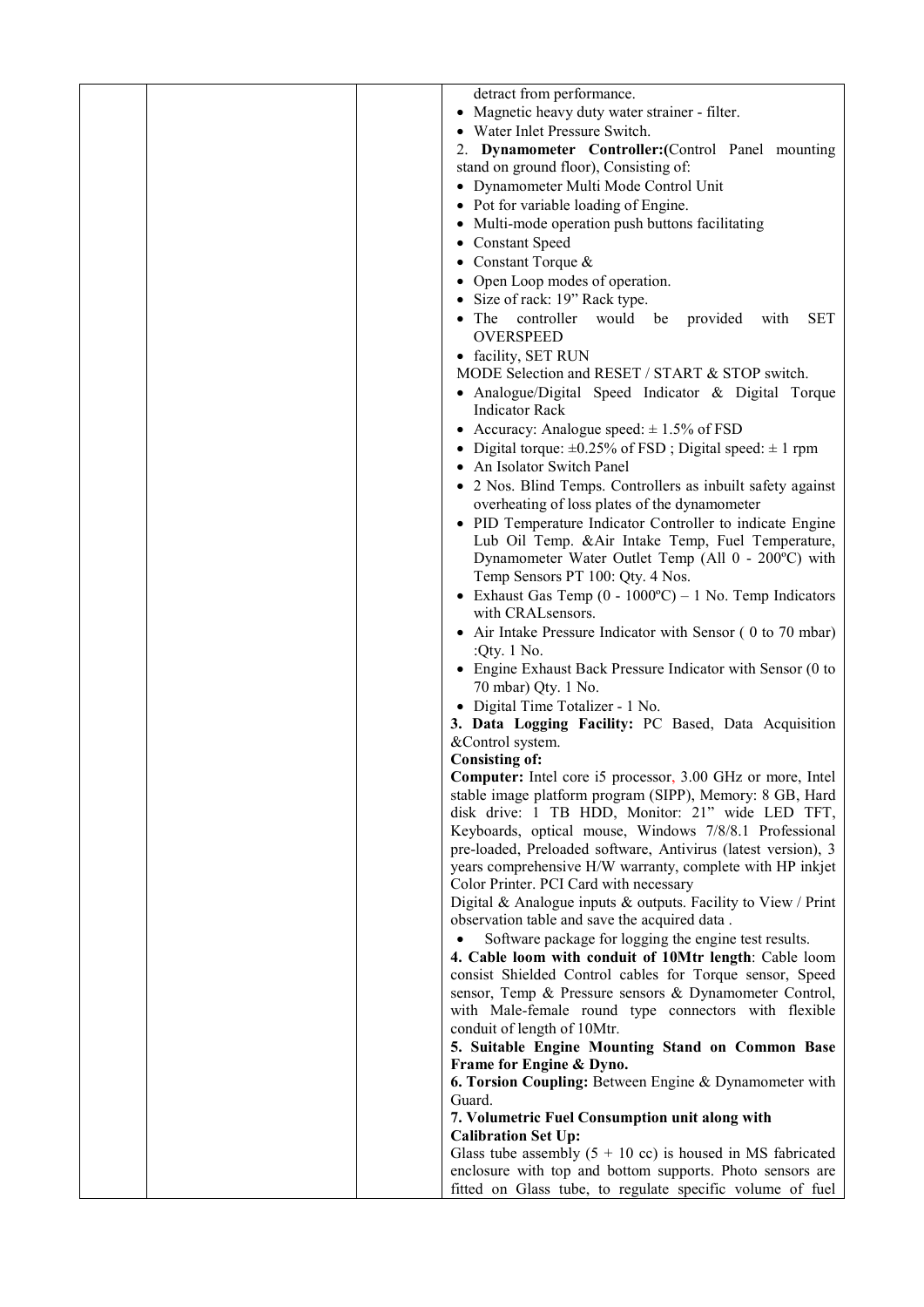| 18 | <b>Fork Lift</b>                                                                                                                                                                                                                                                                                                                                                                                                                                                                                                                                                                                                                                                                                                                                                                                                            | 01 | required during testing.<br>Digital timer (with suitable interface to connect with PC<br>based system) is provided for indication time in seconds for<br>the selected volume of fuel. Least count of timer is 0.1<br>second. Measurement Accuracy: 0.5% of selected volume<br>whichever is more quantity.<br>3 years hardware and service warranty at SKUAST-J,<br><b><i>Jammu</i></b><br>Installation: Installation, Mounting & Erection, Wiring,<br>Commissioning and necessary civil work etc. will be done by<br>the supplier.<br><b>INSTRUCTION MANUAL:</b><br>Technical manual which describes the equipment and<br>experimental procedure<br>Capacity 3000Kg, 4 Cylinder diesel engine operated, 45-50<br>bhp, lift height 3 to 3.8 metres fitted with pneumatic tyres,<br>Twin Speed Transmission (2 forward, 2 reverse) |  |  |
|----|-----------------------------------------------------------------------------------------------------------------------------------------------------------------------------------------------------------------------------------------------------------------------------------------------------------------------------------------------------------------------------------------------------------------------------------------------------------------------------------------------------------------------------------------------------------------------------------------------------------------------------------------------------------------------------------------------------------------------------------------------------------------------------------------------------------------------------|----|----------------------------------------------------------------------------------------------------------------------------------------------------------------------------------------------------------------------------------------------------------------------------------------------------------------------------------------------------------------------------------------------------------------------------------------------------------------------------------------------------------------------------------------------------------------------------------------------------------------------------------------------------------------------------------------------------------------------------------------------------------------------------------------------------------------------------------|--|--|
| 19 | <b>Super Seeder</b>                                                                                                                                                                                                                                                                                                                                                                                                                                                                                                                                                                                                                                                                                                                                                                                                         | 01 | Specifications given below:                                                                                                                                                                                                                                                                                                                                                                                                                                                                                                                                                                                                                                                                                                                                                                                                      |  |  |
|    | <b>Descriptions</b>                                                                                                                                                                                                                                                                                                                                                                                                                                                                                                                                                                                                                                                                                                                                                                                                         |    | <b>Super Seeder-8</b>                                                                                                                                                                                                                                                                                                                                                                                                                                                                                                                                                                                                                                                                                                                                                                                                            |  |  |
|    | Overall Length                                                                                                                                                                                                                                                                                                                                                                                                                                                                                                                                                                                                                                                                                                                                                                                                              |    | 2813 MM                                                                                                                                                                                                                                                                                                                                                                                                                                                                                                                                                                                                                                                                                                                                                                                                                          |  |  |
|    | Overall Width                                                                                                                                                                                                                                                                                                                                                                                                                                                                                                                                                                                                                                                                                                                                                                                                               |    |                                                                                                                                                                                                                                                                                                                                                                                                                                                                                                                                                                                                                                                                                                                                                                                                                                  |  |  |
|    | Overall Height                                                                                                                                                                                                                                                                                                                                                                                                                                                                                                                                                                                                                                                                                                                                                                                                              |    |                                                                                                                                                                                                                                                                                                                                                                                                                                                                                                                                                                                                                                                                                                                                                                                                                                  |  |  |
|    | Tilling Width (mm/inch)                                                                                                                                                                                                                                                                                                                                                                                                                                                                                                                                                                                                                                                                                                                                                                                                     |    | 2336/92                                                                                                                                                                                                                                                                                                                                                                                                                                                                                                                                                                                                                                                                                                                                                                                                                          |  |  |
|    | <b>Tractor Power</b>                                                                                                                                                                                                                                                                                                                                                                                                                                                                                                                                                                                                                                                                                                                                                                                                        |    | $65-75$ (HP)                                                                                                                                                                                                                                                                                                                                                                                                                                                                                                                                                                                                                                                                                                                                                                                                                     |  |  |
|    | 3-Point Hitch Type                                                                                                                                                                                                                                                                                                                                                                                                                                                                                                                                                                                                                                                                                                                                                                                                          |    |                                                                                                                                                                                                                                                                                                                                                                                                                                                                                                                                                                                                                                                                                                                                                                                                                                  |  |  |
|    | Frame Off-set                                                                                                                                                                                                                                                                                                                                                                                                                                                                                                                                                                                                                                                                                                                                                                                                               |    | $17/0.7$ (mm/inch)                                                                                                                                                                                                                                                                                                                                                                                                                                                                                                                                                                                                                                                                                                                                                                                                               |  |  |
|    | No. of Tines                                                                                                                                                                                                                                                                                                                                                                                                                                                                                                                                                                                                                                                                                                                                                                                                                |    | 60 (JLF Type) (nos)                                                                                                                                                                                                                                                                                                                                                                                                                                                                                                                                                                                                                                                                                                                                                                                                              |  |  |
|    | No. of Disc (nos)                                                                                                                                                                                                                                                                                                                                                                                                                                                                                                                                                                                                                                                                                                                                                                                                           |    | 13                                                                                                                                                                                                                                                                                                                                                                                                                                                                                                                                                                                                                                                                                                                                                                                                                               |  |  |
|    | Pto Input Speed (rpm)                                                                                                                                                                                                                                                                                                                                                                                                                                                                                                                                                                                                                                                                                                                                                                                                       |    |                                                                                                                                                                                                                                                                                                                                                                                                                                                                                                                                                                                                                                                                                                                                                                                                                                  |  |  |
|    | Rotor Shaft Speed (rpm)@540                                                                                                                                                                                                                                                                                                                                                                                                                                                                                                                                                                                                                                                                                                                                                                                                 |    | 184/259 (Spare)                                                                                                                                                                                                                                                                                                                                                                                                                                                                                                                                                                                                                                                                                                                                                                                                                  |  |  |
|    | <b>Standard Tine Construction</b>                                                                                                                                                                                                                                                                                                                                                                                                                                                                                                                                                                                                                                                                                                                                                                                           |    |                                                                                                                                                                                                                                                                                                                                                                                                                                                                                                                                                                                                                                                                                                                                                                                                                                  |  |  |
|    | <b>Transmission Type</b>                                                                                                                                                                                                                                                                                                                                                                                                                                                                                                                                                                                                                                                                                                                                                                                                    |    | Gear<br>86/3.38                                                                                                                                                                                                                                                                                                                                                                                                                                                                                                                                                                                                                                                                                                                                                                                                                  |  |  |
|    | Max. Working Depth<br>Rotor Tube Diameter (mm/inch)                                                                                                                                                                                                                                                                                                                                                                                                                                                                                                                                                                                                                                                                                                                                                                         |    |                                                                                                                                                                                                                                                                                                                                                                                                                                                                                                                                                                                                                                                                                                                                                                                                                                  |  |  |
|    | Rotor Swing Diameter (mm/inch)                                                                                                                                                                                                                                                                                                                                                                                                                                                                                                                                                                                                                                                                                                                                                                                              |    |                                                                                                                                                                                                                                                                                                                                                                                                                                                                                                                                                                                                                                                                                                                                                                                                                                  |  |  |
|    | Driveline Safety Device                                                                                                                                                                                                                                                                                                                                                                                                                                                                                                                                                                                                                                                                                                                                                                                                     |    | Slip Clutch/Shear Blot<br>1201/2647                                                                                                                                                                                                                                                                                                                                                                                                                                                                                                                                                                                                                                                                                                                                                                                              |  |  |
|    | Weight (kg/ibs)                                                                                                                                                                                                                                                                                                                                                                                                                                                                                                                                                                                                                                                                                                                                                                                                             |    |                                                                                                                                                                                                                                                                                                                                                                                                                                                                                                                                                                                                                                                                                                                                                                                                                                  |  |  |
| 20 | <b>Laser land leveler</b>                                                                                                                                                                                                                                                                                                                                                                                                                                                                                                                                                                                                                                                                                                                                                                                                   | 01 | <b>Specification given below</b>                                                                                                                                                                                                                                                                                                                                                                                                                                                                                                                                                                                                                                                                                                                                                                                                 |  |  |
|    |                                                                                                                                                                                                                                                                                                                                                                                                                                                                                                                                                                                                                                                                                                                                                                                                                             |    |                                                                                                                                                                                                                                                                                                                                                                                                                                                                                                                                                                                                                                                                                                                                                                                                                                  |  |  |
|    | <b>Specification: Laser Land Leveler</b><br>Provision for adjusting tilt angle of blade: Yes<br>Specified accuracy of laser transmitter:: 3 mm $@30$ m<br>Working range diameter of transmitter in meter::600-700<br>Power source for transmitter Rechargeable battery: (12V,7A)<br>Number of tyre& wheel provided: 4<br>Number of Hydraulic cylinder: 2<br>Warranty in years: 2<br>Main frame material MS<br>Bucket and side support sheet material MS<br>Working width in mm (with $\pm 50$ mm tolerances): 2100<br>Scraping Blade thickness in mm:10-12<br>Side blade thickness in mm:10-12<br>ISO certification of manufacturer ISO 9001 2015<br>It is used for leveling the field within certain degree of<br>Purpose<br>desired slope using a guided laser beam throughout<br>the field in one or both the directions |    |                                                                                                                                                                                                                                                                                                                                                                                                                                                                                                                                                                                                                                                                                                                                                                                                                                  |  |  |
|    | Power source                                                                                                                                                                                                                                                                                                                                                                                                                                                                                                                                                                                                                                                                                                                                                                                                                |    | Tractor operated                                                                                                                                                                                                                                                                                                                                                                                                                                                                                                                                                                                                                                                                                                                                                                                                                 |  |  |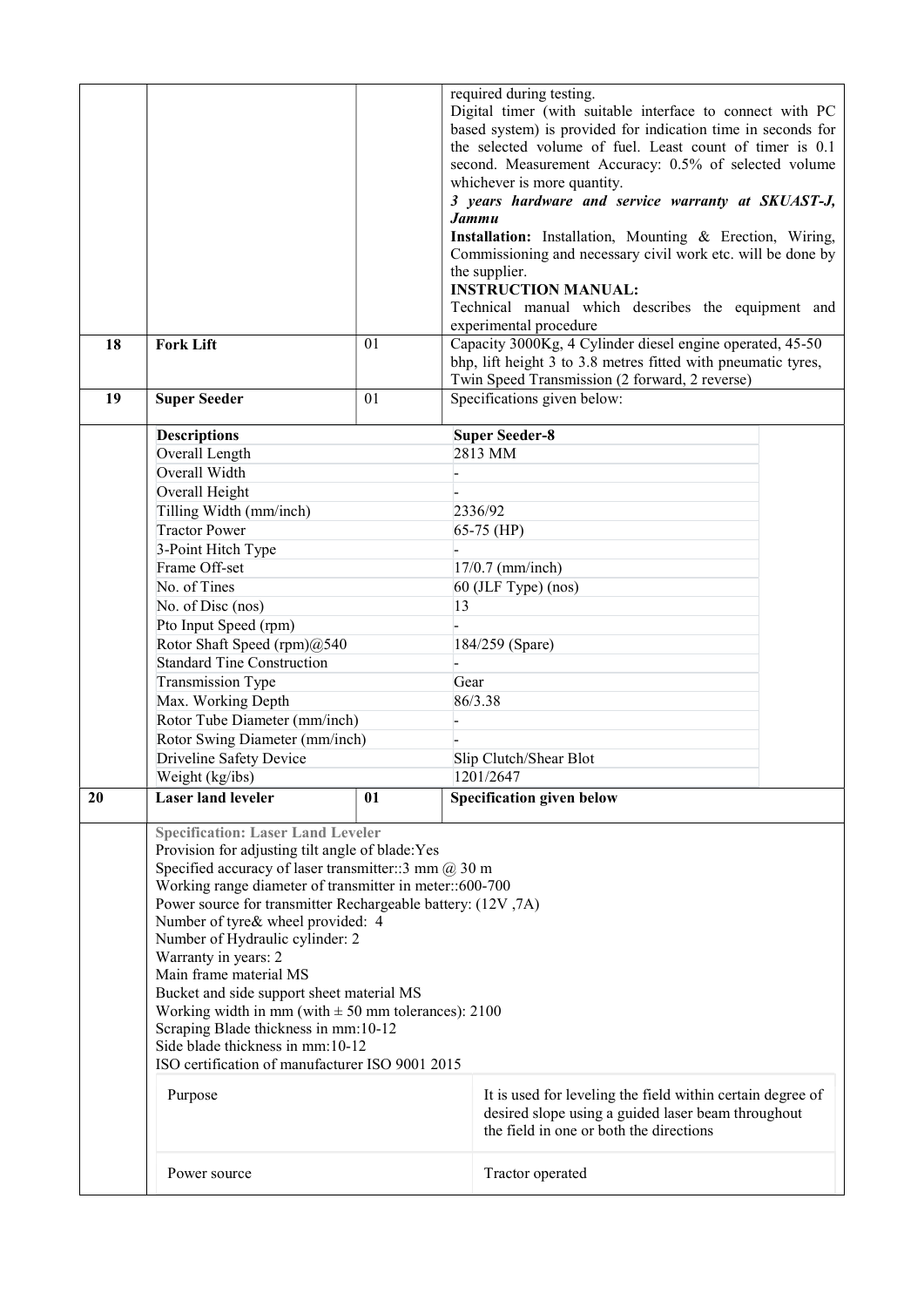|    | Tractor PTO power required in hp                                                                               |                            | 55-60                                       |  |  |
|----|----------------------------------------------------------------------------------------------------------------|----------------------------|---------------------------------------------|--|--|
|    | Type of Hitch                                                                                                  |                            | 3 point linkage/CAT-I/CAT-II/Draw bar hitch |  |  |
|    | Provision for adjusting tilt angle of blade                                                                    |                            | Yes                                         |  |  |
|    | Type of joint of scraping blade to bucket body                                                                 |                            | Nut bolt joint                              |  |  |
|    | Laser transmitter provided                                                                                     |                            | Yes                                         |  |  |
|    | Make and model of laser transmitter                                                                            |                            | <b>DASMESH</b>                              |  |  |
|    | Specified accuracy of laser transmitter                                                                        |                            | 3 mm @ 30 m                                 |  |  |
|    | Working range diameter of transmitter in<br>meter                                                              |                            | 600                                         |  |  |
|    | Power source for transmitter                                                                                   |                            | Rechargeable battery (12V,7A)               |  |  |
|    | Number of dry battery cell supplied                                                                            |                            | $\overline{4}$                              |  |  |
|    | Number of rechargeable battery supplied                                                                        |                            | $\overline{2}$                              |  |  |
|    | Laser receiver provided                                                                                        |                            | yes                                         |  |  |
|    | Electrical control panel provided                                                                              |                            | Yes                                         |  |  |
|    | Twin solenoid hydraulic control valve<br>provided                                                              |                            | Yes                                         |  |  |
|    | Remote control type                                                                                            |                            | Full 2 way communication                    |  |  |
|    | Number of tyre& wheel provided                                                                                 |                            | 4                                           |  |  |
|    | Type of Hydraulic cylinder                                                                                     |                            | Double acting Hydraulic Cylinder            |  |  |
|    | Number of Hydraulic cylinder                                                                                   |                            | $\mathbf{1}$<br>$\sqrt{2}$<br>Yes           |  |  |
|    | Capacity of hydraulic cylinder in ton                                                                          |                            |                                             |  |  |
|    | Provision for Height adjustment of Rigid mast<br>with arms                                                     |                            |                                             |  |  |
|    | All hydraulic hose pipe, valves fitting should<br>be in good quality and no leakage occurs<br>during operation |                            | Yes                                         |  |  |
| 21 | <b>Honey processing</b><br>machine                                                                             | 01                         | <b>Specifications given below</b>           |  |  |
|    | S.No.<br>Particulars                                                                                           |                            | Capacity<br>Quantity                        |  |  |
|    | Tank 200 Kg (Double Jacket) (i)Round shape,<br>1.)<br>(ii) S.S. 304 Grade,<br>(iii)                            | Section input output 25mm, | 200 Kgs<br>1 No                             |  |  |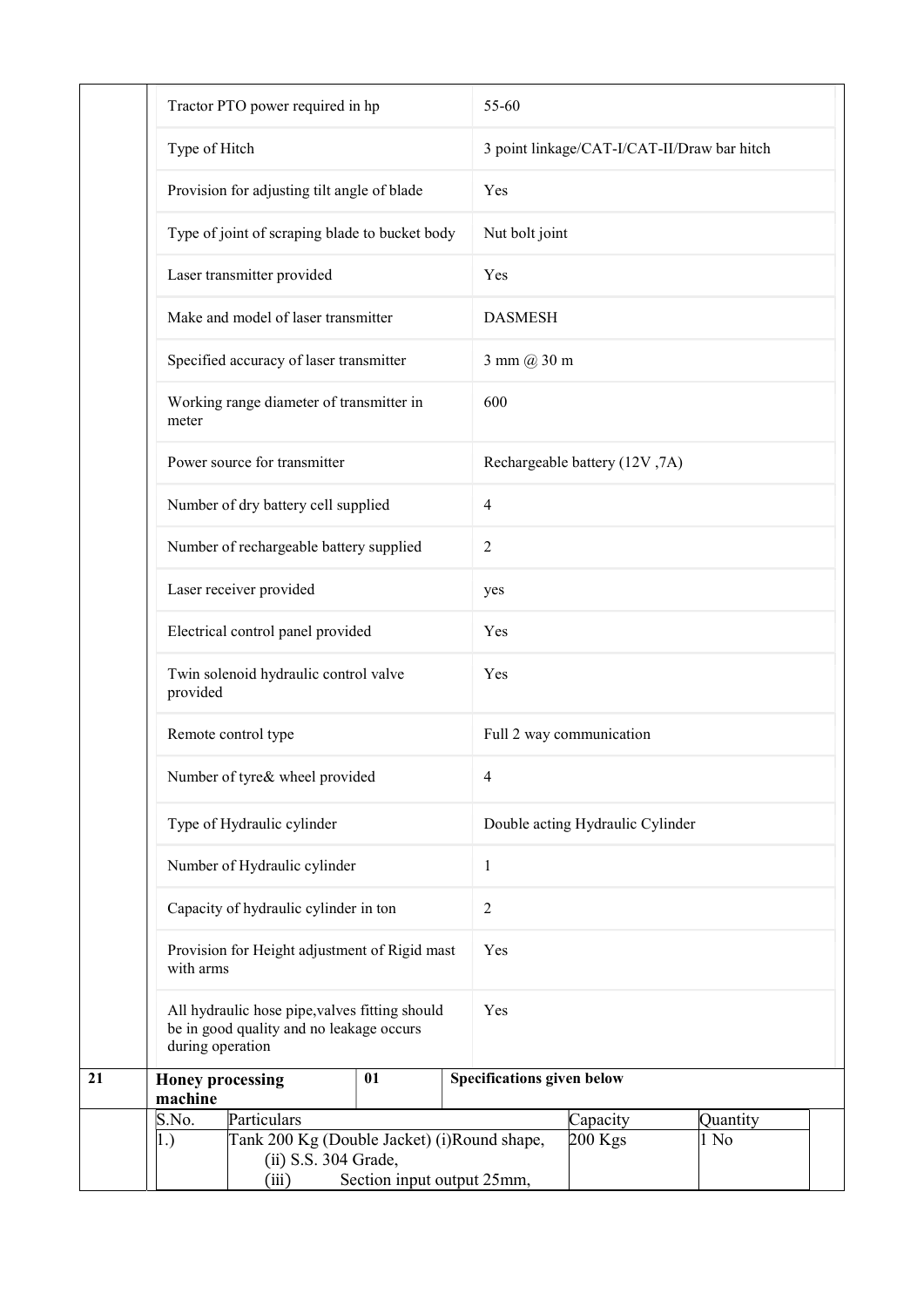|    |                                              | (iv)Heater 5 Kw,<br>$(v)$ Agitator 0.5 hp (40rpm).                              |                 |                                                                                            |                                                                                      |                                                                  |  |
|----|----------------------------------------------|---------------------------------------------------------------------------------|-----------------|--------------------------------------------------------------------------------------------|--------------------------------------------------------------------------------------|------------------------------------------------------------------|--|
|    |                                              |                                                                                 |                 |                                                                                            |                                                                                      |                                                                  |  |
|    | (2.)                                         | S.S. 304 Tank 200 Kgs (i)Shape = Round<br>$(ii)$ Bottom = Cone type,            |                 |                                                                                            | $200$ Kgs                                                                            | 1 No                                                             |  |
|    |                                              | (iii)Section input output 25mm                                                  |                 |                                                                                            |                                                                                      |                                                                  |  |
|    |                                              | (iv)High Polish                                                                 |                 |                                                                                            |                                                                                      |                                                                  |  |
|    |                                              | (v) Gage Glass,<br>(vi)                                                         | Joint Finished, |                                                                                            |                                                                                      |                                                                  |  |
|    | $\left 3.\right)$                            | Evaporator                                                                      |                 |                                                                                            | 100 Kg/Hrs                                                                           | 1 Nos                                                            |  |
|    |                                              | (i) S.S. 304 Grade, (ii) Height, Plant Suitable,<br>(iii) Evaporator Structure. |                 |                                                                                            |                                                                                      |                                                                  |  |
|    | 4.                                           | Cooling Condenser (i)SS 304 Grade,                                              |                 |                                                                                            |                                                                                      | 1 Nos                                                            |  |
|    |                                              | $(ii)$ Length = 1mm, Flange Type, $(iii)$ Temp - 20<br>degree.                  |                 |                                                                                            |                                                                                      |                                                                  |  |
|    | $\vert 5.$                                   | SS 304 Filter - Section 25mm                                                    |                 |                                                                                            |                                                                                      | 1 Nos                                                            |  |
|    | (6.)                                         | Honey Pump (i)Section = $25$ mm.                                                |                 |                                                                                            | <b>25 LPM</b>                                                                        | 2 Nos                                                            |  |
|    | (7.)                                         | Pipe line fitting with accessories,                                             |                 |                                                                                            |                                                                                      |                                                                  |  |
|    | $\vert 8.$                                   | Electrical fitting with accessories.                                            |                 |                                                                                            |                                                                                      |                                                                  |  |
|    | 9.)                                          | S.S. Plant Structure.                                                           |                 |                                                                                            |                                                                                      |                                                                  |  |
|    | $ 10\rangle$                                 | Water Pump                                                                      |                 |                                                                                            |                                                                                      | 1 Nos                                                            |  |
|    | $ 11\rangle$                                 | Vacuum Pump                                                                     |                 |                                                                                            |                                                                                      | 1 Nos                                                            |  |
|    | 12)                                          | Temp meter                                                                      |                 |                                                                                            |                                                                                      | $2$ Nos                                                          |  |
|    | $ 13\rangle$                                 | <b>Small Cooling Tower</b>                                                      |                 |                                                                                            |                                                                                      | 1 Nos                                                            |  |
|    | 14)                                          | Sealing machine (for sealing of bottles)                                        |                 |                                                                                            |                                                                                      | 01 Nos                                                           |  |
| 22 | <b>SomaScope-Somatic Cell</b><br>Counter     |                                                                                 | 01              | Specifications as given below:                                                             |                                                                                      |                                                                  |  |
|    | <b>Technology:</b>                           |                                                                                 |                 | Fluorescence flow Cytometer                                                                |                                                                                      |                                                                  |  |
|    | <b>Milk samples:</b>                         | <b>Measuring range:</b>                                                         |                 | From 0 to 1 x $10^7$ cells/ml                                                              |                                                                                      | For fresh or preserved cow, sheep, goat, buffalo, and camel milk |  |
|    |                                              | <b>Measuring speed:</b>                                                         |                 | $>100$ samples per hour                                                                    |                                                                                      |                                                                  |  |
|    |                                              | Repeatability (CV*):                                                            |                 | <7 to 3.5% at 1 x $10^5$ cells/ml                                                          |                                                                                      |                                                                  |  |
|    |                                              |                                                                                 |                 | $5$ to $52.5\%$ at 3 x 10 <sup>5</sup> cells/ml<br><4 to <2% between 0.5 x $10^6$ cells/ml |                                                                                      |                                                                  |  |
|    |                                              | Accuracy $(CV^*)$ :                                                             |                 |                                                                                            | < 10% relative to Direct Microscopic Somatic Cells Count                             |                                                                  |  |
|    | Linearity:                                   |                                                                                 |                 | Up to $1 \times 107$ cells/ml                                                              |                                                                                      |                                                                  |  |
|    | Sample volume:                               |                                                                                 | $<$ 10 ml       |                                                                                            |                                                                                      |                                                                  |  |
|    | Carry-over:                                  | Sample temperature:                                                             | $< 1\%$         | +40°C ± 2°C (+104°F ± 35°F)                                                                |                                                                                      |                                                                  |  |
|    | Configuration                                |                                                                                 | $\bullet$       | Integrated flow cytometer unit                                                             |                                                                                      |                                                                  |  |
|    |                                              |                                                                                 |                 |                                                                                            | Integrated sample preparation unit                                                   |                                                                  |  |
|    |                                              |                                                                                 |                 | Automatic cleaning system                                                                  |                                                                                      |                                                                  |  |
|    |                                              |                                                                                 |                 |                                                                                            | Double photo detector multiplier system<br>Computer with Somatic cell count software |                                                                  |  |
|    | $\bullet$                                    |                                                                                 |                 | Reagent bottles                                                                            |                                                                                      |                                                                  |  |
|    |                                              |                                                                                 | $\bullet$       | Ethernet communication port                                                                |                                                                                      |                                                                  |  |
|    |                                              |                                                                                 |                 |                                                                                            | Spare part kit for first 6 month                                                     |                                                                  |  |
|    |                                              |                                                                                 |                 | User manual                                                                                |                                                                                      |                                                                  |  |
|    | <b>Power supply:</b><br><b>Light source:</b> |                                                                                 | <b>LED</b>      |                                                                                            | 110 V-240V, 50 to 60 Hz, 150 VA incl. PC                                             |                                                                  |  |
|    | Consumables*:                                |                                                                                 |                 | Cleaning liquid                                                                            |                                                                                      |                                                                  |  |
|    |                                              |                                                                                 |                 | Measuring liquid                                                                           |                                                                                      |                                                                  |  |
|    |                                              |                                                                                 |                 | Staining solution<br>Somatic cell count pilot kit                                          |                                                                                      |                                                                  |  |
|    |                                              |                                                                                 |                 |                                                                                            |                                                                                      |                                                                  |  |